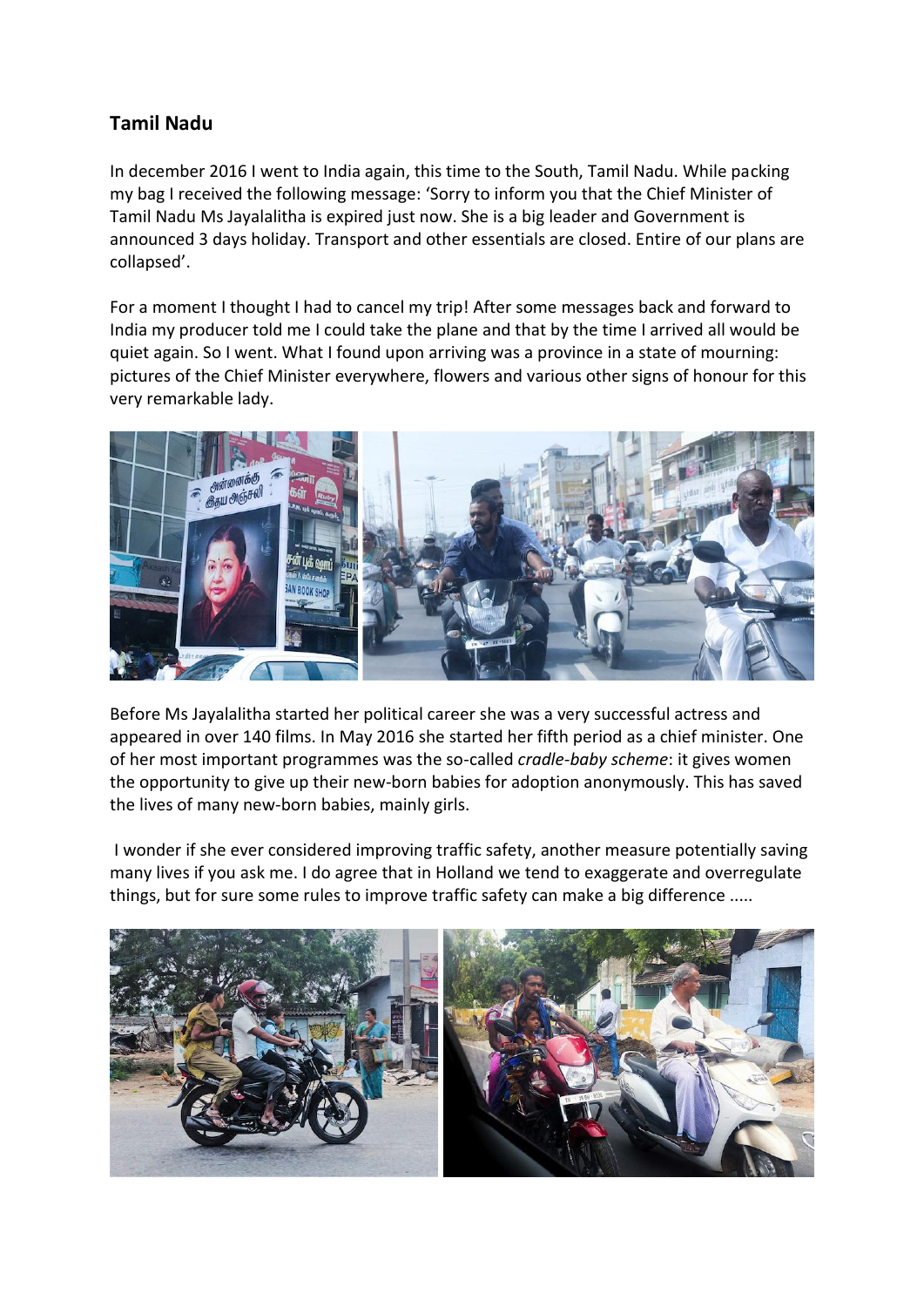The reason for my visit to India is to meet with Umaselvan, my new supplier of fabrics. Bo Weevil buys most of its fabrics in Turkey**.** India however offers other qualities that could be a nice addition to the collection. I wanted to meet Umaselvan in person, see his ateliers and other production facilities he uses. To verify that this supplier really is up to my standards: that the working conditions are good, that no children are employed, the cleanliness of the work space. Fortunately after this visit I know all is decent a cooperation can really start.



During my two days in Tamil Nadu, Umaselvan shows me the complete process of his production of fabrics and other product. In just seven years he has built up quite a large company. In order to control the production process and to be flexible at the same time he does as much as he can under his own management. A weaving mill with 16 power looms, an atelier with 16 sewing machines and a packaging department enable him to respond very quickly to the demands of his customers.



A few steps in the production process are caried out by other producers, like dyeing and printing of fabrics. The dyehouse that does a lot of work for Umaselvan has been GOTS certified for four years now. Amongst the things that needed to be done was the implementation of a *water treatment system*. It is impressive to see how many steps are needed to clean the waste water and make it suitable again for the dyeing process. Equally impressive is the fact that the productions process has become 25-30% more expensive as a result.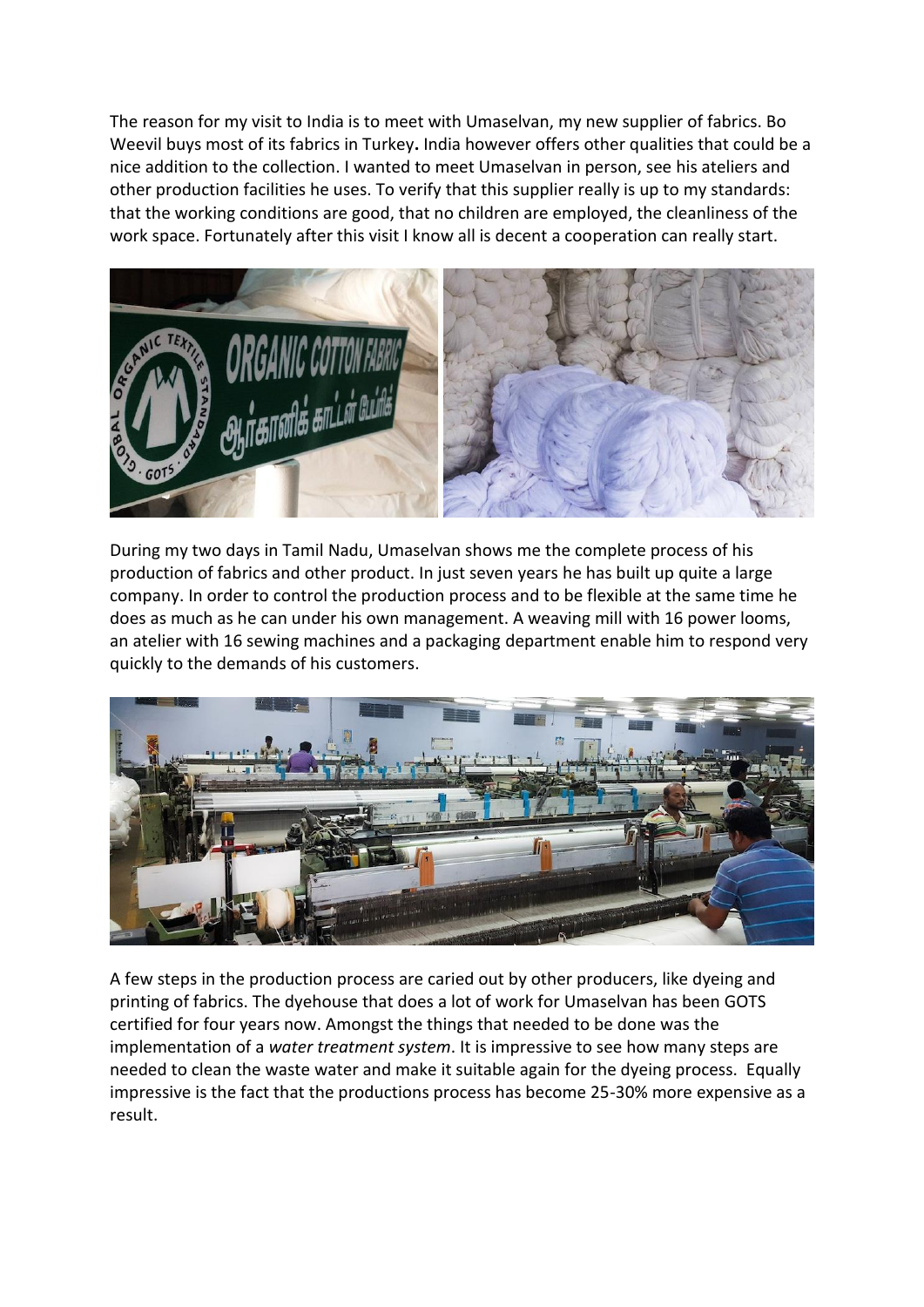

Shown above is the concentrated dirt separated from the water in 12 steps.



During this very short visit I find out that Umaselvan leads this company with his heart. He tries to avoid any kind of pollution and is sparse in his usage of raw materials and energy.